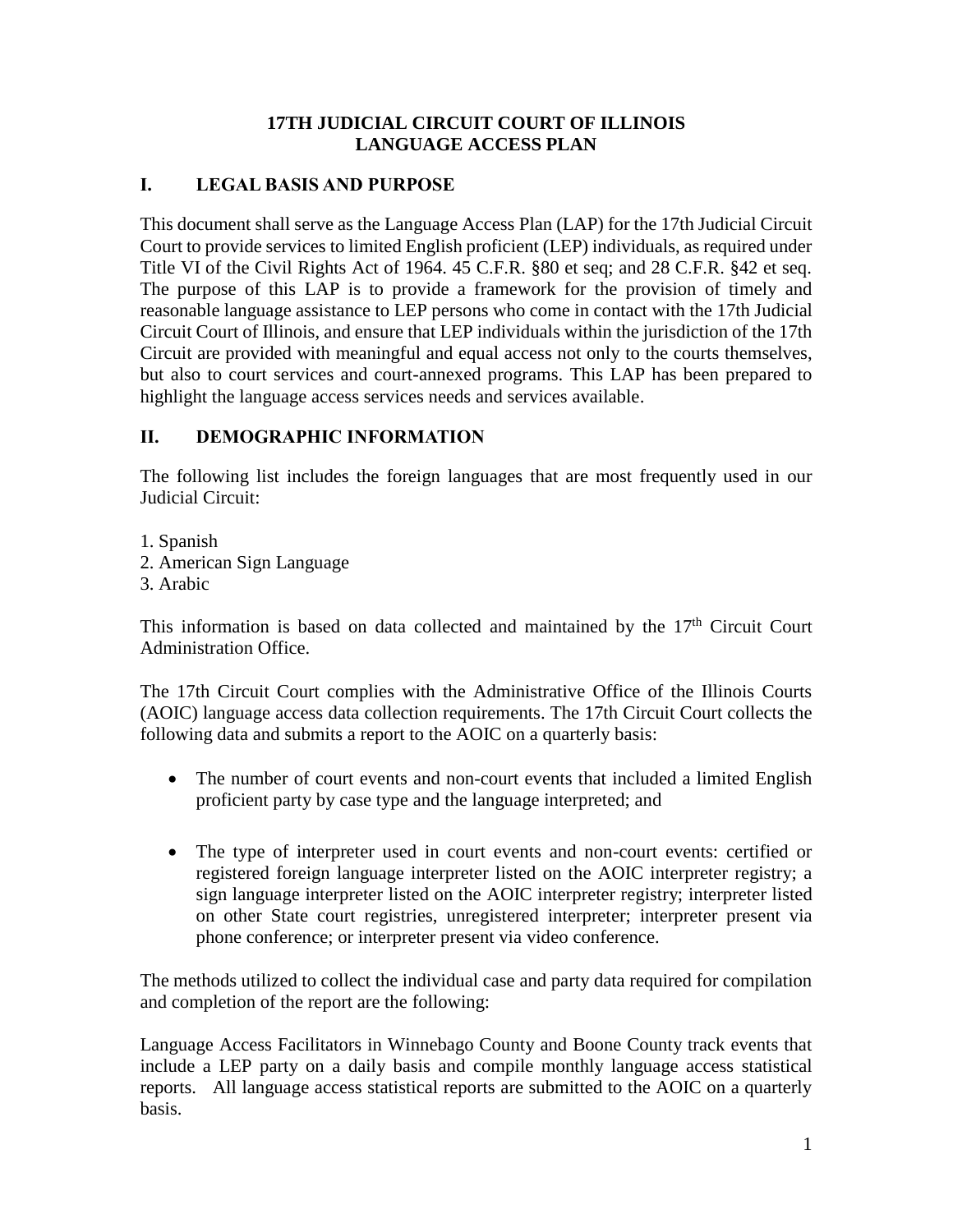## **III. LANGUAGE ASSISTANCE RESOURCES**

#### **A. Interpreters in the Courtrooms**

#### **1. Determining When an Interpreter is Needed**

Pursuant to Local Rule 2.16, any LEP or other stakeholders may request interpretation services.

The 17th Circuit Court utilizes three primary methods for ascertaining the necessity of an interpreter for a court proceeding.

#### **First, a LEP individual may proactively request an interpreter to provide language assistance for a court proceeding.**

Multilingual signs are displayed at locations throughout every court facility informing individuals that language interpretation services are available. Signage is displayed, at a minimum, at each courthouse entrance, self-help center and near elevators. Additional information about language access resources, including a copy of this language access plan, is available on the  $17<sup>th</sup>$  Circuit Webpage.

#### **Second, a judge or other court employee may determine that an interpreter is appropriate for a court proceeding.**

A judge or other court employee may believe that someone may require services of a court interpreter. All judges are in possession of Judicial Bench Cards on Language Access that contain sample questions to assist in determining whether an individual is LEP. Judges and court bailiffs are in possession of "I Speak" cards that allow LEP persons to identify the language in which the LEP person is proficient. If a judge or other court employee determines that an interpreter is needed, notice will be provided to court administration or the Language Access Facilitator who is authorized to assess and make arrangements for interpreter services.

#### **Third, other stakeholders in the court system may notify the court that an interpreter will be needed for a court proceeding.**

In both Winnebago County and Boone County, the court may receive notice about the need for an interpreter from correctional officers, probation officers, prosecutors, defense attorneys, private attorneys, circuit clerks and victim advocates. Such notifications, whether written or verbal, will be routed to court administration or the Language Access Facilitator who is authorized to assess and make arrangements for interpreter services.

## **2. Court Interpreter Qualifications**

In the Foreign Language Court Interpreter Act, the Supreme Court was given the authority to establish and administer a program of testing and certification for foreign language interpreters through the Administrative Office of the Illinois Courts. 705 ILCS 78. Pursuant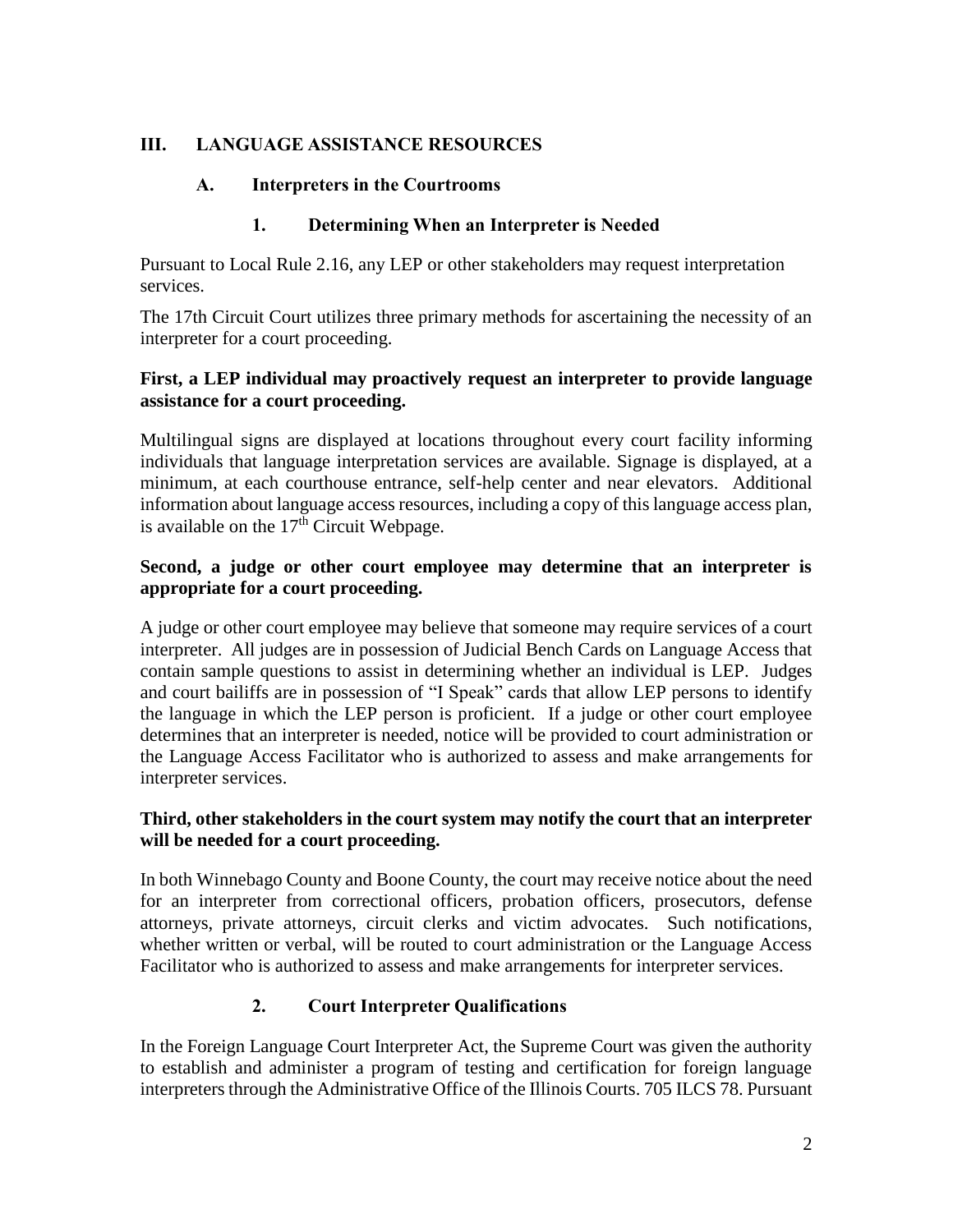to its statutory authority, the Administrative Office of the Illinois Courts has created a statewide certification program. In order to receive certified status in Illinois, an interpreter has to pass rigorous written and oral examinations that test for skills, vocabulary, ethics and court procedural knowledge. The Administrative Office of the Illinois Courts maintains a statewide registry of interpreters that is distributed to the circuit courts and contains contact information for interpreters in numerous languages. After the Administrative Office of the Illinois Courts receives results from the certification exams, the registry indicates which interpreters have achieved "certified" or "registered" status.

In accordance with Illinois Supreme Court Language Access Policy, the decision to provide an interpreter for any court proceeding is left to the discretion of the judge, who must decide whether a party or witness has a limited ability to speak and understand English. Pursuant to Supreme Court Policy, the 17th Judicial Circuit Court makes reasonable efforts to appoint a "certified" interpreter if available, recognizing that the availability of certified interpreters may be limited in the initial phases of implementing the certification program. If a certified interpreter is not available, the 17th Circuit Court makes reasonable efforts to appoint a "registered" court interpreter that has met the requirements to be on the statewide interpreter registry will be sought. If neither a "certified" interpreter nor "registered" interpreter is available, the 17th Circuit Court will appoint an unregistered interpreter.

Whenever an unregistered interpreter is used in the courtroom, judges will inquire into the interpreter's qualifications, skills, and potential conflicts of interest. All judges have been provided with Judicial Bench Cards on Language Access that provides guidance on determining the qualifications of an unregistered interpreter.

## **3. Providing Interpreters for the Court**

The 17th Circuit employs one full-time Spanish interpreter and one Language Access Facilitator/Spanish language interpreter in Winnebago County. The  $17<sup>th</sup>$  Circuit employs one Language Access Facilitator/Spanish interpreter in Boone County. All Winnebago and Boone County courtrooms, and related court offices, have access to interpretation services for multiple languages. The  $17<sup>th</sup>$  Circuit has a contract with Language Line Solutions for access to telephonic interpretation services, and uses the Administrative Offices of Illinois Courts Interpreter Roster and other State Court Interpreter Rosters to retain independent court interpreters. Interpreters are equipped with radios for paging purposes. The Winnebago County and Boone County courthouses have Language Access Facilitators responsible for compiling an interpterer calendar and scheduling interpreter services in advance.

While the court is equipped to provide emergency language services, advanced requests should be made pursuant to Local Rule 2.16. An form available online, with the capability of being transmitted directly to the Language Access Facilitators, is available for matters of a duration of fifteen minutes or less.

If at any time an LEP party requires interpreting services for a duration of more than fifteen minutes (for example a plea, prove-up, evidentiary hearing, trial), a written order is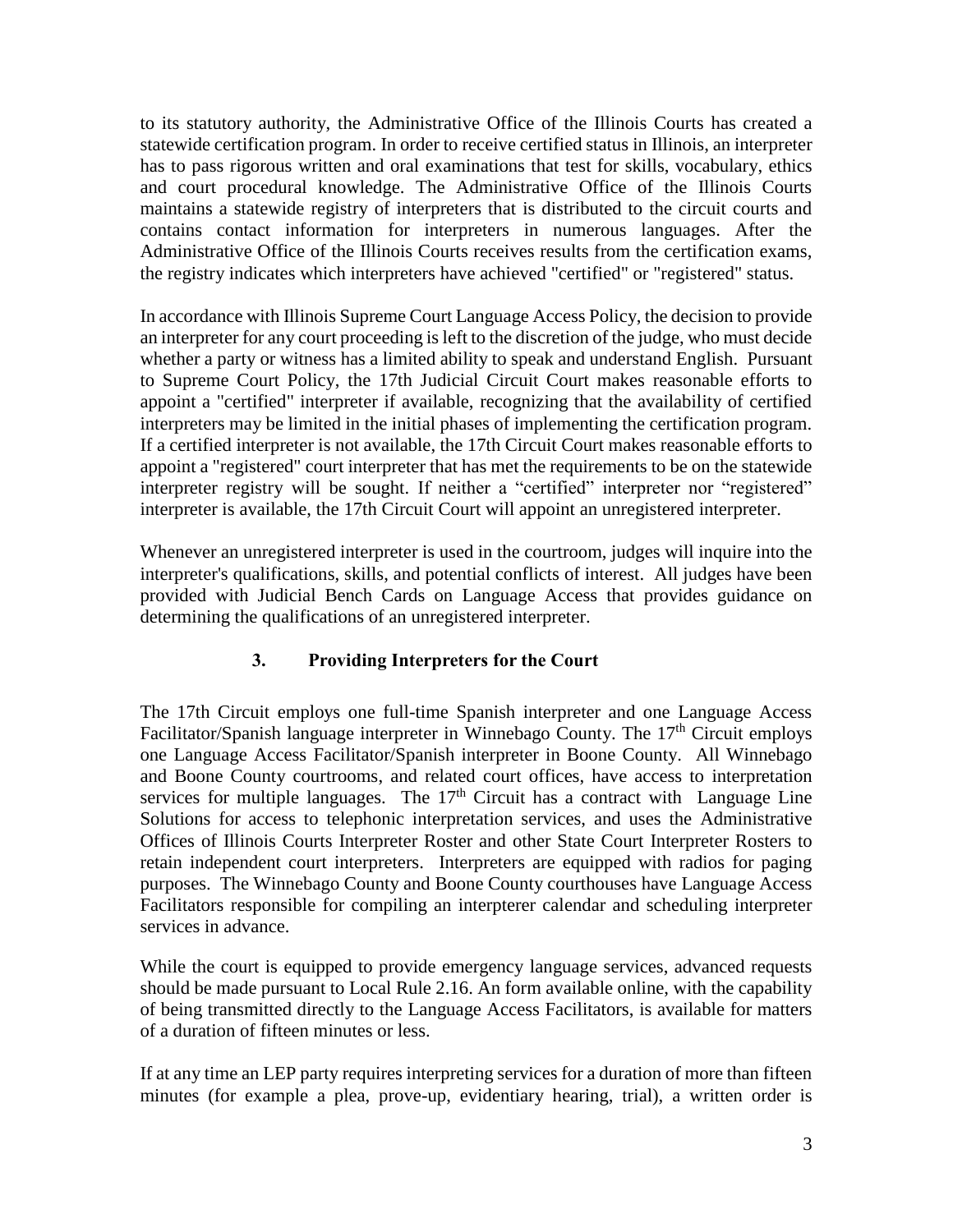required before an interpreter is scheduled. The LEP party, or his or her attorney, shall (i) file a motion to appoint an interpreter, directed to the judge presiding, and (ii) provide a copy of any Order generated regarding interpreting services to Trial Court Administration within 2 business days of the order being generated, but not less than three weeks prior to scheduled court date for Spanish requests or four weeks prior for all other languages.

## **a. For Felony, Misdemeanor, Traffic and Juvenile Matters**

Pursuant to the Illinois Criminal Proceeding Interpreters' Act, an interpreter must be provided, at no cost to the accused, to all defendants charged with misdemeanors or felonies, who, due to limited English proficiency, are unable to understand the proceedings or express themselves in a manner that is clearly understood by counsel, court, and jury. 725 ILCS 140/1.

The 17th Circuit Court provides interpreters as necessary for felony, misdemeanor, traffic and juvenile proceedings. Appointments of interpreters are made pursuant to III.A.2 above. If an interpreter is unavailable, proceedings will be stayed until an interpreter is available.

### **b. For Civil and Family Matters**

The Illinois Supreme Court Language Access Policy provides that courts should appoint an interpreter for any legal proceeding, including civil cases. If a judge determines that an interpreter is needed for a civil or family court proceeding, notice will be provided to court administration staff authorized to provide either in-person or telephonic interpreter services. Appointments of interpreters are made pursuant to III.A.2 above.

Language access has also been incorporated into Supreme Court rules in mediation settings. Illinois law requires that, where a judicial circuit chooses to implement a mortgage foreclosure mediation program, it must provide resources for "meaningful language access for program participants." Ill. Supr. Ct. R. 99.1 (d) (iv). Illinois law also requires that, "where a litigant can only communicate in a language other than English, the court will make a good-faith effort to provide a mediator, and a pro bono attorney where applicable, and/or an interpreter who speaks the language of the litigant who needs English assistance." Ill. Supr. Ct. R. 905.

If a judge determines that an interpreter is needed for a civil or family court proceeding, notice will be provided to court administration staff authorized to assess and make arrangements to provide either in-person or telephonic interpreter services.

## **B. Beyond the Courtroom: Services for LEP Individuals**

The 17th Circuit takes reasonable steps to ensure that LEP persons have meaningful access to services outside of the courtroom. LEP individuals might never make it to the courtroom in the first instance without the assistance of court staff and other personnel. This presents challenges for court employees that are not bilingual and must assist LEP persons without an interpreter.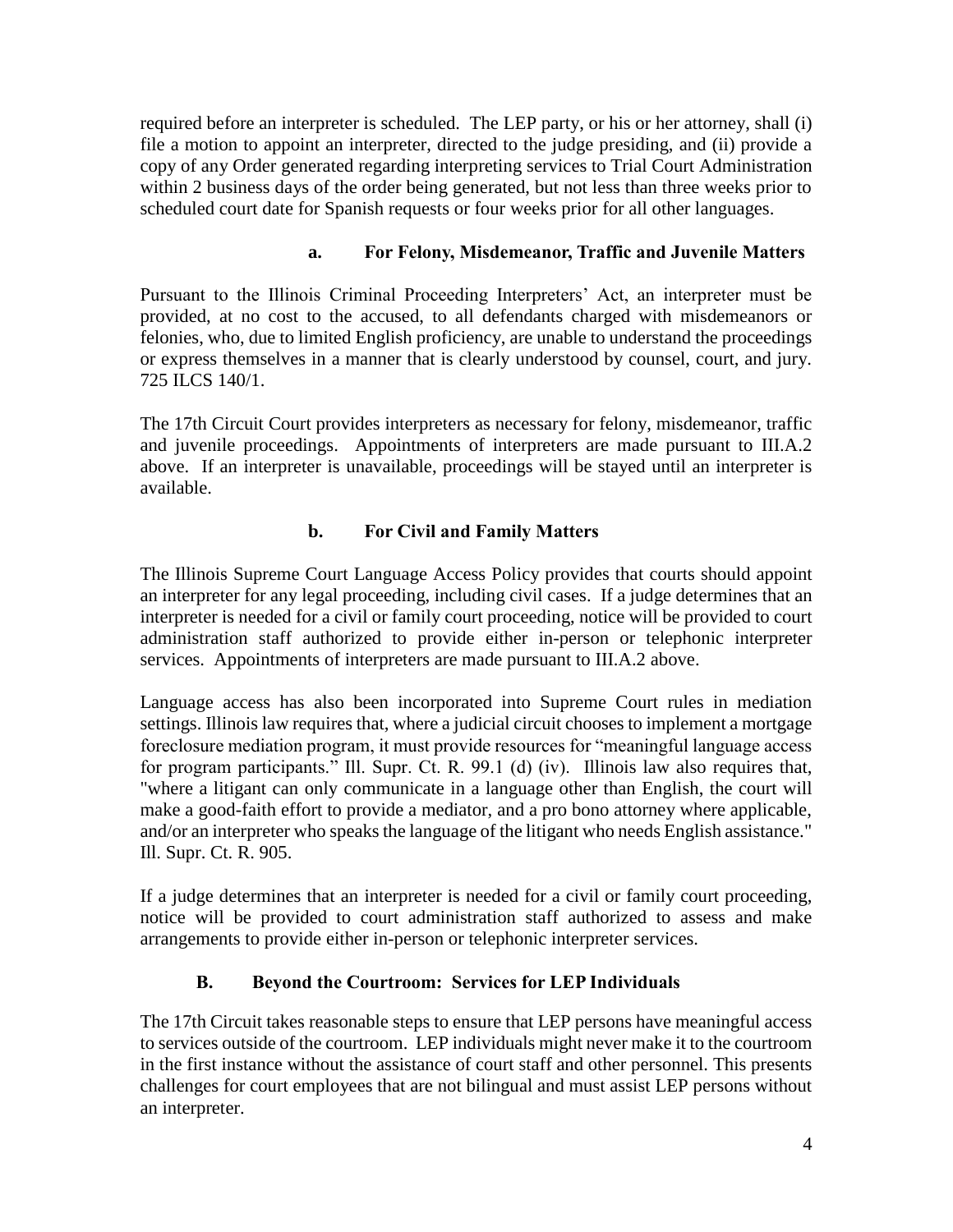The  $17<sup>th</sup>$  Circuit Court makes available telephonic interpretation services for court departments and staff to aid in their assistance of LEP persons requiring interpretation outside of the courtrooms. Spanish versions of certain court forms and orders are utilized to facilitate comprehension for LEP individuals.

The Illinois Supreme Court Language Access Policy provides that courts should appoint an interpreter for any legal proceeding, including court-annexed proceedings.

The 17th Circuit has an established Mandatory Arbitration Program. Interpreter services are available to program participants. Arbitrators have been trainied to identify LEP litigants should advanced notice not be provided to program administrators.

The 17<sup>th</sup> Circuit Court has an established Family Law Mediation Program. From a list of court approved family law mediators, judges make reasonable efforts to assign mediators who speak the same language as LEP litigants. Interpreter services are available to program participants.

The  $17<sup>th</sup>$  Circuit Court has an established a Residential Mortgage Foreclosure Mediation Program. Interpreter services are available to program participants.

Appointments of interpreters are made pursuant to III.A.2 above.

## **IV. TRAINING OF COURT STAFF**

The 17th Circuit Court is committed to the training of court staff and to increasing awareness of LEP issues and responsibilities among court staff and other professionals who regularly come into contact with the courts. One critical component of language access is the identification of an LEP person who needs language assistance, whether the situation is presented during a courtroom proceeding or other court-related activity or function. Education and training concerning the rights of, and procedures regarding, LEP individuals should be provided in a regular basis for all courthouse personnel, including courtroom clerks, deputies, and all filing and records staff. All personnel is reasonably capable of identifying an LEP individual in need of language assistance and of directing that individual to the appropriate resources (*e.g*., interpreter services, help desks, translated forms and brochures).

The AOIC, in coordination with the Illinois Supreme Court Commission on Access to Justice and the Illinois Judicial Conference Committee on Education, will be responsible for ensuring that judges and other personnel of the court are provided with quality ongoing training about the provision of services to the LEP population.

This includes providing all judges, court personnel, and court-appointed professionals with training on the following: legal requirements for language access; court policies and rules; language services provider qualifications; ethics; effective techniques for working with language services providers; appropriate use of translated materials; and cultural competency.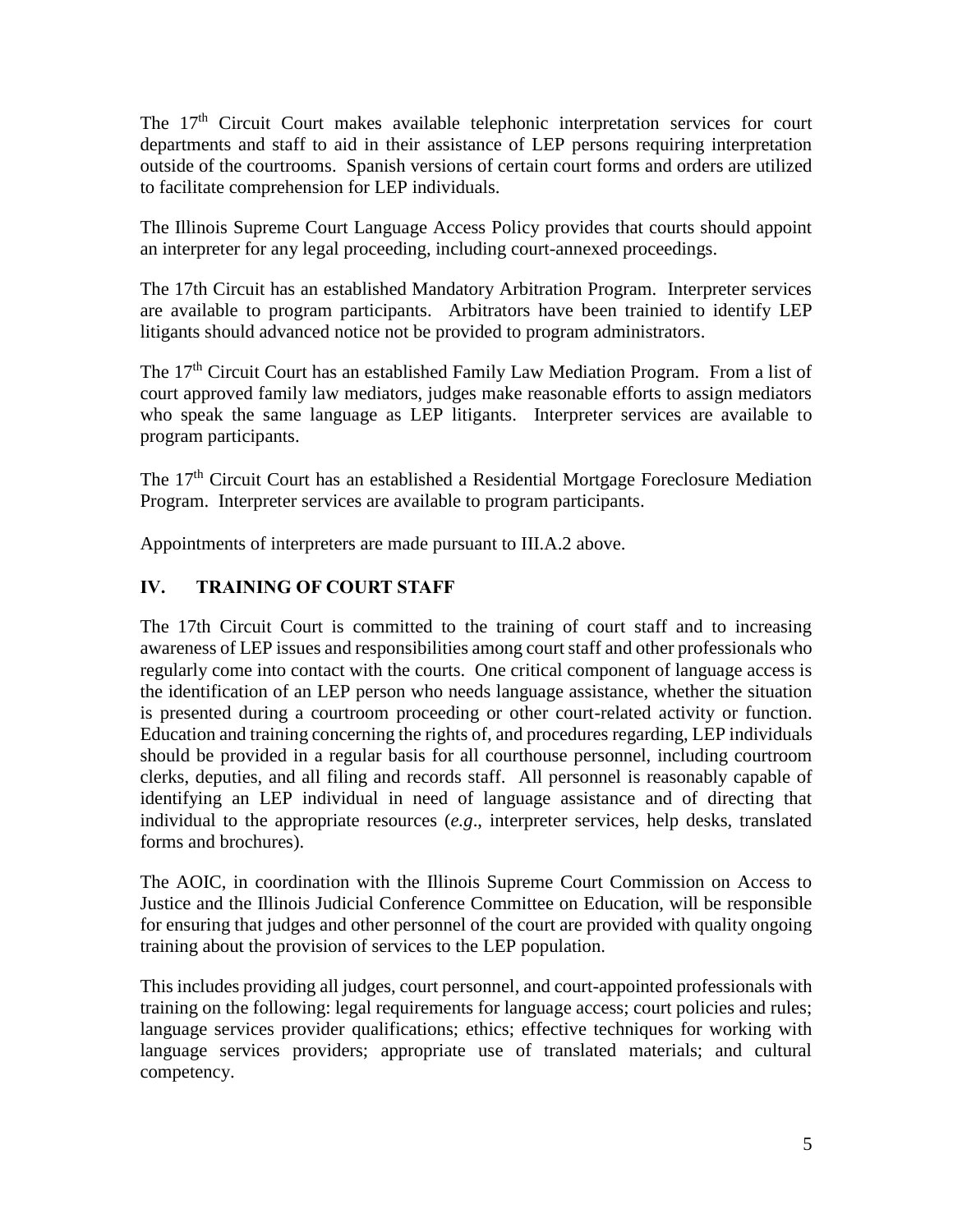At a minimum, with very little cost or specialized training, mandatory education concerning the needs of LEP persons should be provided on an ongoing basis to judges and courtroom personnel so that they are able to perform the following tasks within the courtroom:

- Identify LEP persons
- Ascertain the native language of the LEP person
- Access language assistance tools and interpreter services
- Inform LEP person of language assistance services and reference materials available
- Provide "Need Language Assistance?" signs or forms near or within the courtroom
- Use a language identifier sheet or bench card
- Note in the docket and/or order that language assistance was required and provided

The 17th Circuit will work in collaboration with the Administrative Office of the Illinois Courts to ensure that all judges and court employees receive relevant language access trainings and have the adequate support to provide language access services as needed.

# **V. PUBLIC NOTIFICATION AND ONGOING PLAN EVALUATION**

# **A. LAP Approval and Publication**

The Language Access Plan of the 17th Circuit is subject to review and approval by the Chief Circuit Judge. Upon approval, the Plan will be submitted to the Administrative Office of the Illinois Courts. Any revisions to the plan will be submitted to the Trial Court Administrator for review and approval by the Chief Circuit Judge, and then forwarded to the Administrative Office of the Illinois Courts.

The Administrative Office of the Illinois Courts' Language Access Services Specialist will coordinate and facilitate the Supreme Court's approval of the various circuits' Language Access Plans. Additionally, the plans will be available to the public via the Administrative Office of the Illinois Courts and each Chief Circuit Judge.

# **B. Ongoing LAP Evaluation**

The Administrative Office of the Illinois Courts will review each county's LAP on an annual basis to ensure that it reflects both the status of services available to LEP individuals as well as the need for such services. During the process of evaluation, the following will be among the considerations: (1) the demand for interpretation services throughout the state by language; (2) the need for documents or other services in languages other than English; (3) the level of awareness and understanding of LEP policies among court personnel; and (4) feedback from the various LEP communities served by the circuit courts. The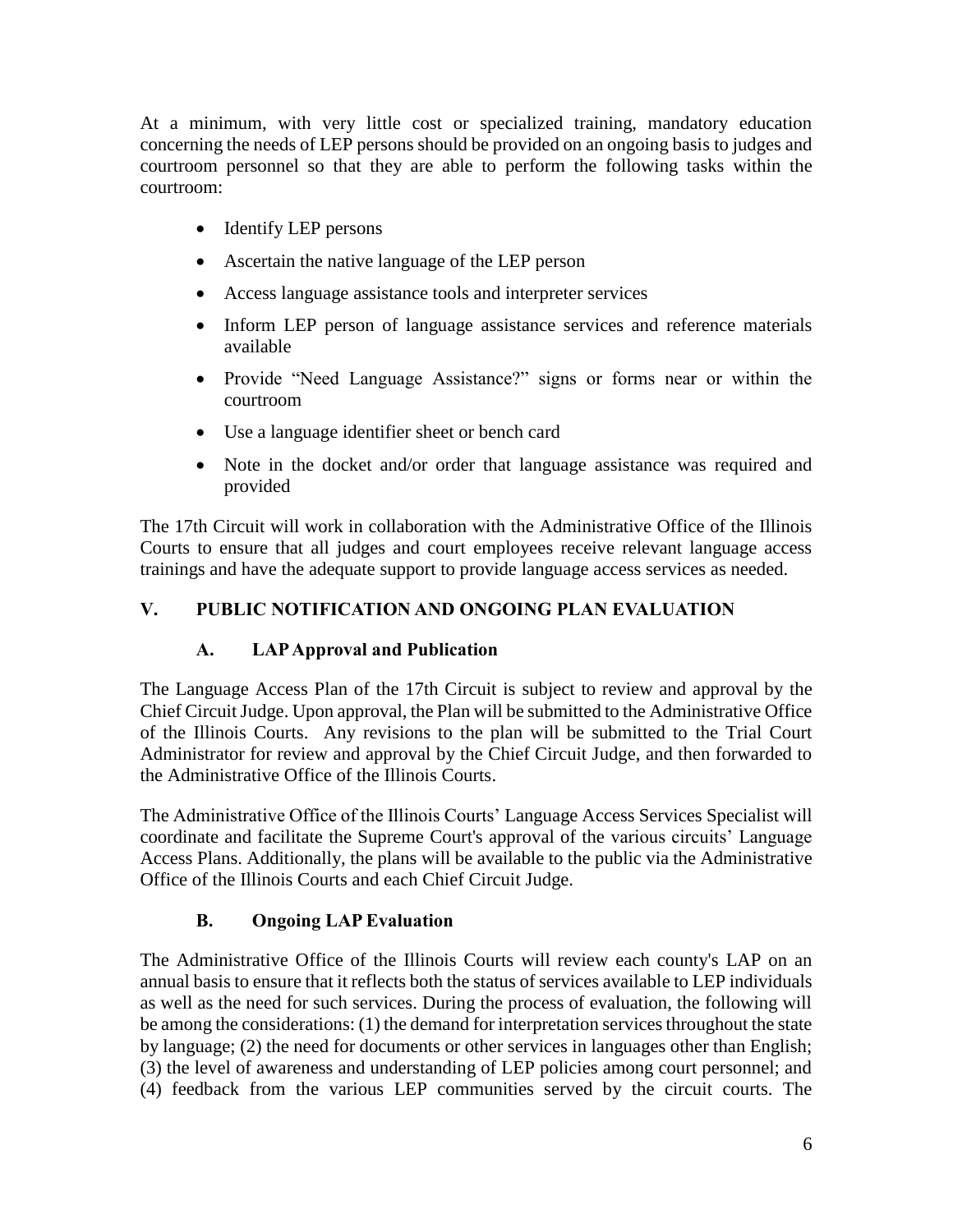evaluation will be meant to identify both strengths and weaknesses in the Plan and its implementation as well as to determine strategies for strengthening identified areas. An annually revised version of these LAPs will be made available through the Administrative Office of the Illinois Courts' Language Access Services Specialist.

## **VI. STATE WIDE GOALS AND BEST PRACTICES**

Ultimately, as identified by the Illinois Supreme Court Policy, it is the goal of the Illinois Supreme Court that every LEP individual in the state will have meaningful access to the justice system. As such, all courts in this State, including all courts in the 17th Circuit will strive to ensure that:

- Signs pointing LEP persons to language assistance will be posted in at least one key spot in every courthouse in Illinois.
- Court personnel in every courthouse in Illinois will know how to identify an LEP individual and will have access to a language identification flashcard (or other relevant resources) in order to help the LEP individual to obtain assistance; and then, will know where to direct that LEP party to get additional assistance.
- Certified, registered, or otherwise qualified interpreters are provided, at no cost to the litigant, in both criminal and civil matters any time an individual is unable to understand and communicate effectively in a court proceeding due to limited English proficiency.
- A statewide list of certified interpreters is available to the administrative staff of every circuit throughout the state.
- All interpreters who are listed as certified have passed an ethics screening and all the required tests of their interpreting skills in a legal setting.
- A statewide court interpreter certification program is created, including screening and a test of their interpreting skills in a legal setting, which uses the National Center for State Court (NCSC)'s written and oral exams.
- Avenues of communication are in place between law enforcement officials and court personnel so that an individual's status as an LEP individual is identified and noted prior to his or her first appearance in court, thereby reducing the likelihood of delay.
- A system is implemented whereby a person's status as LEP is noted within all civil case files, thereby reducing the likelihood of excessive delays.
- Official court documents are available in the languages most commonly understood by LEP persons.
- LEP persons are able to meaningfully participate in court-annexed programs, and that LEP services are available for all court, clerk and court-annexed programs.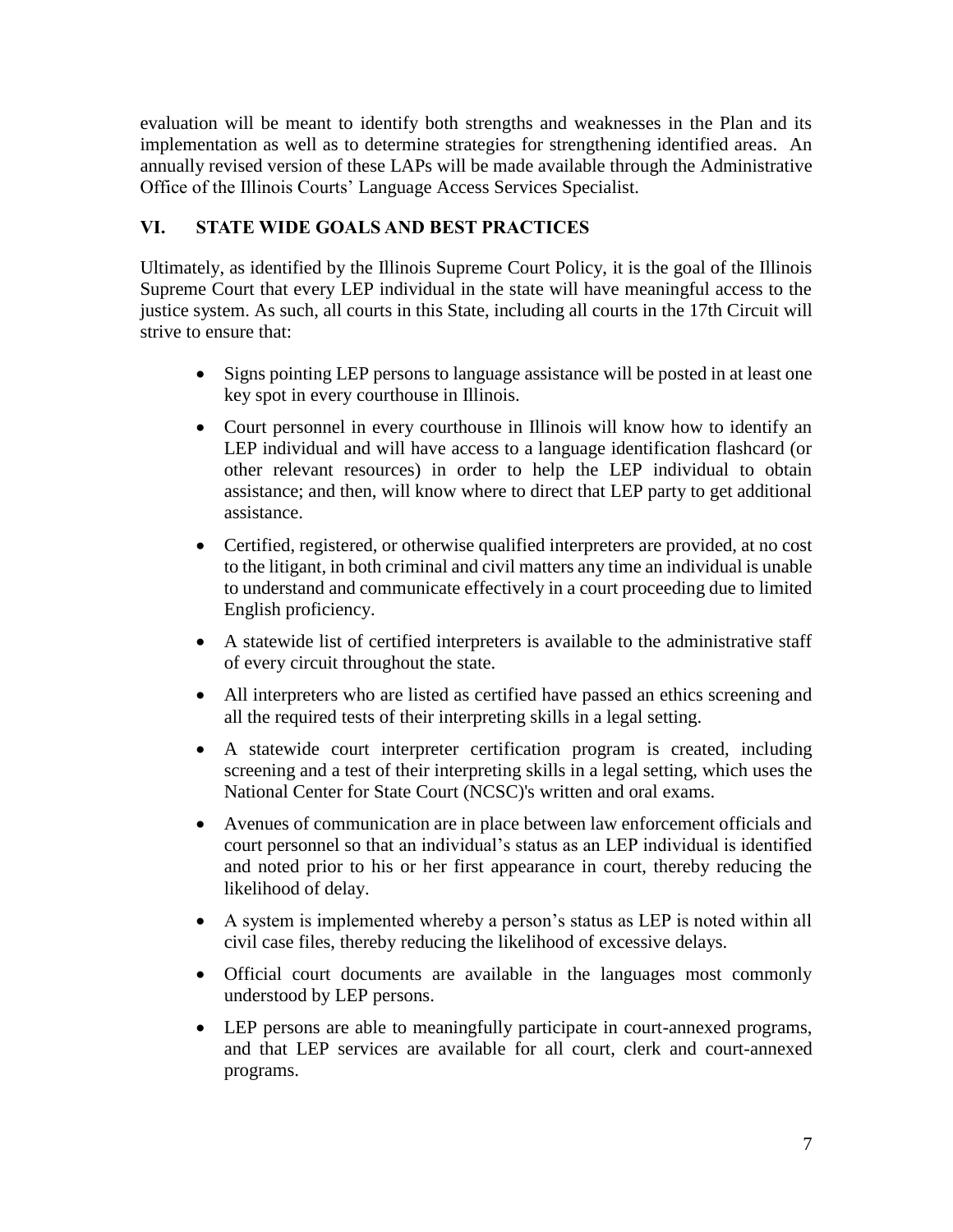- Each circuit develops and implements a comprehensive LAP that outlines the rights of LEP individuals as well as the ways in which LEP individuals within that circuit can obtain meaningful access to the courts and their ancillary services.
- LAPs for the Illinois courts are reviewed regularly to ensure that they accurately reflect and address the needs of the LEP populations they serve.

## **VII. CIRCUIT COURT GOALS AND ACTION STEPS**

The 17th Circuit has achieved the following goals:

1. Improved multilingual signage in regards to interpretation services within each court facility.

2. Provided training and education to court personnel about the rights and resources available to LEP persons that visit the court or related programs, and how they can access such interpretation resources.

3. Improved language access data collection and tracking procedures to better measure interpreter utilization.

4. Developed a Local Rule on Language Access, increasing the court's ability to anticipate and allocate resources.

5. Acquired new phone equipment in five courtrooms, improving the connectivity of the device to the courtroom sound system. This upgrade significantly increased sound quality for LEP and courtroom patrons.

6. Video Remote Interpreting (VRI) equipment tested with staff from the AOIC and the National Center for State Courts (NCSC).

7. Created 17<sup>th</sup> Judicial Circuit Court of Illinois Remote Interpretation Interpreter Protocol, designed for VRI other remote interpreting.

The 17th Circuit Court will strive to accomplish the following actions steps in the coming year to address language access:

1. Continue to explore video interpretation services.

2. Explore interlineal, bilingual forms for key proceedings.

3. Continue to promote approved translated Illinois Supreme Court forms within Self-Help Centers and through other methods of distribution.

4. Continually evaluate interpretation equipment.